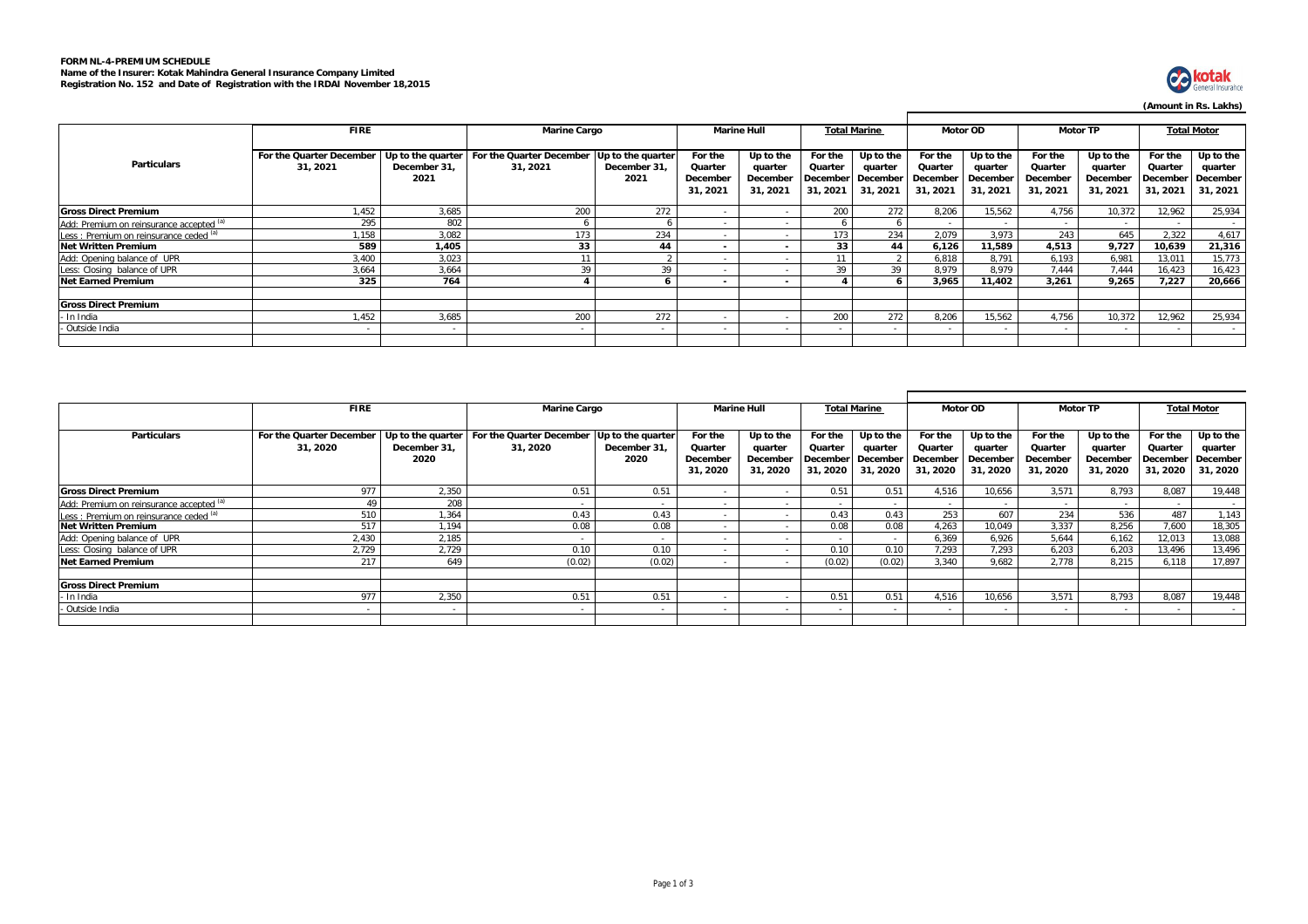

# **(Amount in Rs. Lakhs)**

|                                          |                      |          |         |                          |                         |                                |                |                     |                             | Miscellaneous     |                          |                           |
|------------------------------------------|----------------------|----------|---------|--------------------------|-------------------------|--------------------------------|----------------|---------------------|-----------------------------|-------------------|--------------------------|---------------------------|
|                                          | Health               |          |         | <b>Personal Accident</b> | <b>Travel Insurance</b> |                                |                | <b>Total Health</b> | Workmen's Compensation/     |                   |                          | Public/ Product Liability |
|                                          |                      |          |         |                          |                         |                                |                |                     | <b>Employer's Liability</b> |                   |                          |                           |
|                                          | For the<br>Up to the |          | For the | Up to the                | For the Quarter         | Up to the                      | For the        | Up to the           | For the Quarter             | Up to the quarter | For the Quarter          | Up to the quarter         |
| <b>Particulars</b>                       | Quarter              | quarter  | Quarter | quarter                  | December 31,            | quarter                        | Quarter        | quarter             | December 31,                | December 31.      | December 31.             | December 31,              |
|                                          | December             | December | Decembe | December                 | 2021                    | December 31. December December |                |                     | 2021                        | 2021              | 2021                     | 2021                      |
|                                          | 31, 2021             | 31, 2021 | r 31,   | 31, 2021                 |                         | 2021                           | 31, 2021       | 31, 2021            |                             |                   |                          |                           |
|                                          |                      |          | 2021    |                          |                         |                                |                |                     |                             |                   |                          |                           |
| <b>Gross Direct Premium</b>              | 5,882                | 16.241   | .127    | 2.740                    | ٠                       | $\sim$                         | 7,009          | 18,981              | 12                          |                   |                          | $\sim$                    |
| Add: Premium on reinsurance accepted (a) |                      |          |         |                          |                         | $\overline{a}$                 |                |                     |                             |                   |                          |                           |
| Less: Premium on reinsurance ceded (a)   | 807                  | 2,155    | 212     | 524                      |                         | $\sim$                         | 1,018          | 2,679               |                             |                   |                          | . .                       |
| <b>Net Written Premium</b>               | 5,075                | 14,086   | 916     | 2,216                    |                         | $\sim$                         | 5,991          | 16,302              | 12                          | 38                | $\overline{\phantom{a}}$ | $\sim$                    |
| Add: Opening balance of UPR              | 12,913               | 11.987   | .577    | 944                      | ۰                       |                                | 14.490         | 12,931              | 27                          | 33                |                          | $\sim$                    |
| Less: Closing balance of UPR             | 13,949               | 13.949   | .996    | 1,996                    | ۰                       |                                | 15,945         | 15,945              | 24                          | 24                |                          | $\sim$                    |
| <b>Net Earned Premium</b>                | 4.038                | 12.123   | 497     | 1.165                    |                         | $\overline{\phantom{a}}$       | 4,535          | 13.287              | 14                          | 47                | $\overline{\phantom{a}}$ | $\sim$                    |
|                                          |                      |          |         |                          |                         |                                |                |                     |                             |                   |                          |                           |
| <b>Gross Direct Premium</b>              |                      |          |         |                          |                         |                                |                |                     |                             |                   |                          |                           |
| In India                                 | 5,882                | 16,241   | .127    | 2,740                    |                         |                                | 7,009          | 18,981              | 12                          | 41                |                          |                           |
| - Outside India                          |                      |          | ٠       | $\overline{\phantom{a}}$ | ۰                       | $\sim$                         | $\blacksquare$ | $\,$ $\,$           | $\overline{\phantom{a}}$    |                   | ٠                        | $\sim$                    |
|                                          |                      |          |         |                          |                         |                                |                |                     |                             |                   |                          |                           |

|                                          | <b>Miscellaneous</b> |           |                          |           |                              |              |                      |                          |                          |                             |                           |                   |  |  |
|------------------------------------------|----------------------|-----------|--------------------------|-----------|------------------------------|--------------|----------------------|--------------------------|--------------------------|-----------------------------|---------------------------|-------------------|--|--|
|                                          | Health               |           | <b>Personal Accident</b> |           | <b>Travel Insurance</b>      |              | <b>Total Health</b>  |                          | Workmen's Compensation/  |                             | Public/ Product Liability |                   |  |  |
|                                          |                      |           |                          |           |                              |              |                      |                          |                          | <b>Employer's liability</b> |                           |                   |  |  |
| <b>Particulars</b>                       | For the              | Up to the | For the                  | Up to the | For the Quarter<br>Up to the |              | Up to the<br>For the |                          | For the Quarter          | Up to the quarter           | For the Quarter           | Up to the quarter |  |  |
|                                          | Quarter              | quarter   | Quarter                  | quarter   | December 31,                 | quarter      | Quarter              | quarter                  | December 31,             | December 31,                | December 31,              | December 31,      |  |  |
|                                          | December             | December  | Decembe                  | December  | 2020                         | December 31. |                      | I December I December    | 2020                     | 2020                        | 2020                      | 2020              |  |  |
|                                          | 31, 2020             | 31, 2020  | r 31.                    | 31, 2020  |                              | 2020         | 31, 2020             | 31, 2020                 |                          |                             |                           |                   |  |  |
|                                          |                      |           | 2020                     |           |                              |              |                      |                          |                          |                             |                           |                   |  |  |
| <b>Gross Direct Premium</b>              | 4,507                | 13,310    | 794                      | 2,076     | $\overline{\phantom{a}}$     | $\sim$       | 5,301                | 15,386                   |                          | 55                          |                           |                   |  |  |
| Add: Premium on reinsurance accepted (a) |                      |           | $\sim$                   | $\,$      | $\,$                         | $\sim$       | $\sim$               |                          | $\overline{\phantom{a}}$ |                             |                           |                   |  |  |
| Less: Premium on reinsurance ceded (a)   | 237                  | 698       | 424                      | .142      |                              | $\sim$       | 661                  | 1,840                    |                          |                             |                           |                   |  |  |
| <b>Net Written Premium</b>               | 4.270                | 12,613    | 370                      | 933       |                              |              | 4,640                | 13,546                   |                          | 52                          |                           |                   |  |  |
| Add: Opening balance of UPR              | 10,491               | 7,255     | 757                      | 719       |                              |              | 11,248               | 7,974                    | 30                       |                             |                           |                   |  |  |
| Less: Closing balance of UPR             | 11,286               | 11,286    | 857                      | 857       |                              |              | 12,143               | 12,143                   | 33                       | 33                          | $\overline{\phantom{a}}$  |                   |  |  |
| <b>Net Earned Premium</b>                | 3,476                | 8,582     | 269                      | 795       |                              |              | 3,745                | 9,377                    |                          | 36                          |                           |                   |  |  |
|                                          |                      |           |                          |           |                              |              |                      |                          |                          |                             |                           |                   |  |  |
| <b>Gross Direct Premium</b>              |                      |           |                          |           |                              |              |                      |                          |                          |                             |                           |                   |  |  |
| In India                                 | 4,507                | 13,310    | 794                      | 2,076     |                              | $\sim$       | 5,301                | 15,386                   | 19                       | 55                          |                           |                   |  |  |
| Outside India                            |                      | . .       | $\sim$                   | $\,$      |                              |              | $\sim$               | $\overline{\phantom{a}}$ |                          |                             | $\overline{\phantom{a}}$  |                   |  |  |
|                                          |                      |           |                          |           |                              |              |                      |                          |                          |                             |                           |                   |  |  |